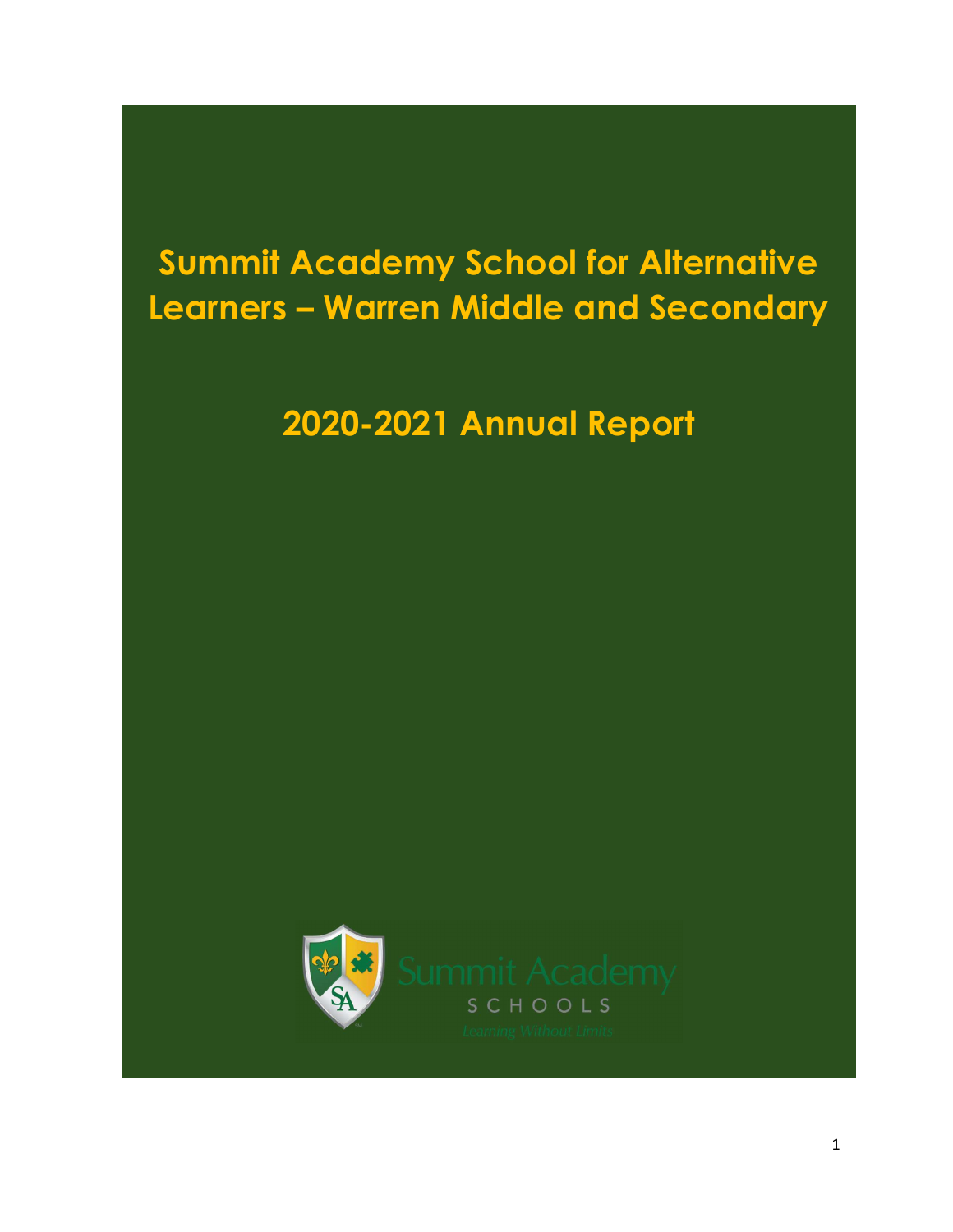#### SUMMIT ACADEMY SCHOOL FOR ALTERNATIVE LEARNERS – WARREN MIDDLE AND SECONDARY

#### DIRECTOR'S MESSAGE

Dear Family and Friends,

As you all know, this school year brought just as many challenges—if not more—than last year. We were heartbroken to hear that we would have to remain remote to begin the year, as we were so looking forward to having the students back with us, but our staff leapt fearlessly into the unknown to provide the best possible virtual education to our students for the first three quarters. Teachers worked tirelessly to plan and create engaging and educational lessons with the goal of not allowing students to fall behind due to the circumstances. We are so fortunate to have such a dedicated, creative staff who were quickly able to rise to the challenge of adjusting to the virtual classroom. What was even more important to us than maintaining education, though, was ensuring the emotional well-being of our students. Our teachers spent an incredible amount of time—often their own free time—calling and reaching out to students. We also implemented several strategies to promote emotional well-being, such as restorative practices and mindfulness in the classroom. In addition, we felt it was important to try to give our graduating seniors the most positive graduation experience that we could. We were not satisfied having to say goodbye to our seniors without the usual sense of closure that the school year brings us, so we wanted to do something special for our kids, to give them a proper goodbye. We were able to take advantage of our partnership with a local church, Regeneration, in order to give the students a beautiful graduation ceremony that focused on transformation and growth. We were also able to take them on a senior trip to Kalahari, which provided a sense of normalcy and closure. It wasn't the senior year any of us would've wished for, but our staff stepped up and did their best to keep senior morale high.

In addition to dedicating their time to the service of our students, our staff took advantage of the remote environment by participating in a number of professional development opportunities to continue learning and improving their teaching practice. All staff members have received extensive professional development on the science of reading in order to improve student literacy and hopefully mitigate some of the gaps we may see as a result of the pandemic. In addition, we completed a book study on "Social Emotional Learning and The Brain" by Merilee Sprenger. Social-emotional learning focuses on the importance of student-staff relationships and healthy structures in the school in order to provide a safe, welcoming environment in which learning can take place. Because we know our students will be struggling socially and emotionally when they return to us in the fall, we are also working closely with an expert in restorative practices for continued learning in supporting student emotional needs as we transition back into a more "normal" world.

Every year, the staff at Summit Academy School for Alternative Learners – Warren Middle/Secondary continue to grow as individuals and as a group. They work tirelessly to ensure our students are receiving the best possible education while also working to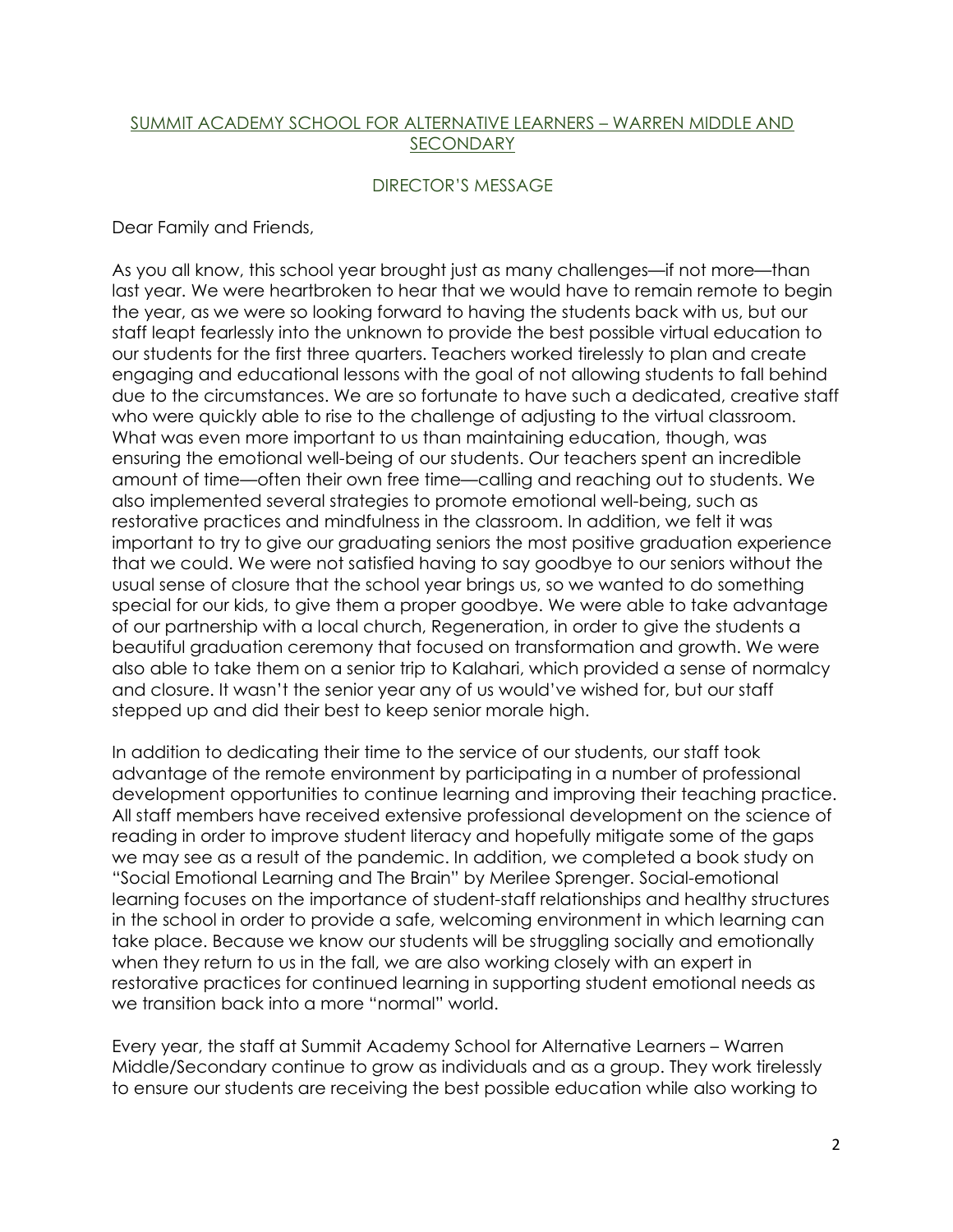mold the students into successful future citizens. We are proud to have our staff, and we are all looking forward to having the students back in our classrooms!

Yours In Education,

Mrs. Erin Bradley Principal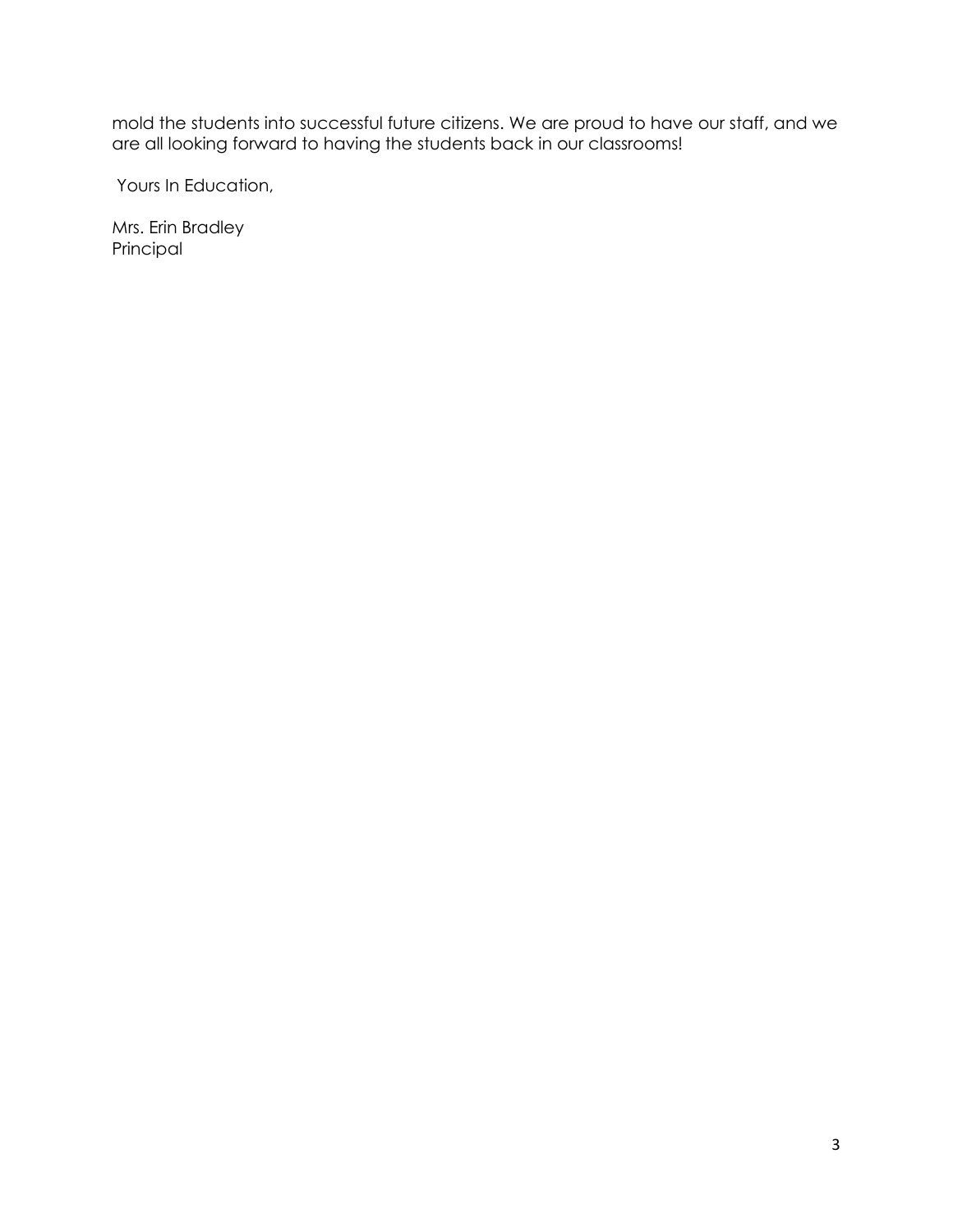#### SCHOOL HIGHLIGHTS

At Summit Academy Warren Middle/Secondary, we aim to not only provide a wellrounded education, but to also prepare our students to be active and productive members of our society after they leave us. In our school highlights, you will see the dedication our staff has to providing our students every opportunity to engage with the community, and learn to be more empathetic, inclusive citizens.

Our science teacher continued her efforts involving students in creating a school garden which is a process that she works on with the students throughout the school year, and also as an after-school and summer program. She has made several partnerships with community organizations in order to support this opportunity for our students. Not only do we have a garden right here on our school grounds, but she is also working with Trumbull Neighborhood Partnership to potentially procure a second lot for us to be able to expand the garden. Gardening teaches our students about science and sustainability, but it also gives them the opportunity to sell the produce grown at our local farmer's market! They make money to sustain the garden and to put toward school activities. Along with the efforts in the garden, we are also working with Plant Ahead and Grub for Growth, both of which are organizations that support our garden. Plant Ahead is also working with our community and our students to start an urban forest on our property. Again, this is an opportunity to teach students about the science of tree growth and environmentalism, but they are also involving our students in the local community. They accompanied a small group of our students to canvas our neighborhood and gather data about the community's opinion on the urban forest. These community partnerships are so vital in teaching our students about being active members of their community, and also teaching them social skills and leadership skills!

This year, we were also able to make the best of our circumstances by offering more hands-on and life skills-oriented lessons during our fourth quarter when we had about half of our students back for our hybrid model. Of course, our main focus was academics, but we also wanted to ensure our students had adequate time to socialize with staff and their peers and to gain enrichment outside of academics. We implemented a program where students were allowed to choose an activity each afternoon which would be educational but also hands-on and highly engaging. These activities ranged from learning about sports science; home economics where students learned cooking and kitchen skills; gardening; rocket science and kites where students learned about aerodynamics and engineering; music; walking to learn about our local community; and a planning committee that organized for our prom. Staff and students both expressed that these activities were their favorite part of the day, as they were highly educational but also engaging and social!

Finally, after such a stressful and chaotic year, we wanted to ensure that our seniors still had a memorable graduation experience. We partnered with a local church, Regeneration, who hosted our graduation ceremony for us and allowed us to stream it to our entire student body and all family members who could not attend. The students worked collaboratively with the senior advisor staff to create a theme of transformation. All students wrote statements about how they had transformed through their time at Summit and shared them at graduation. Some students also elected to write and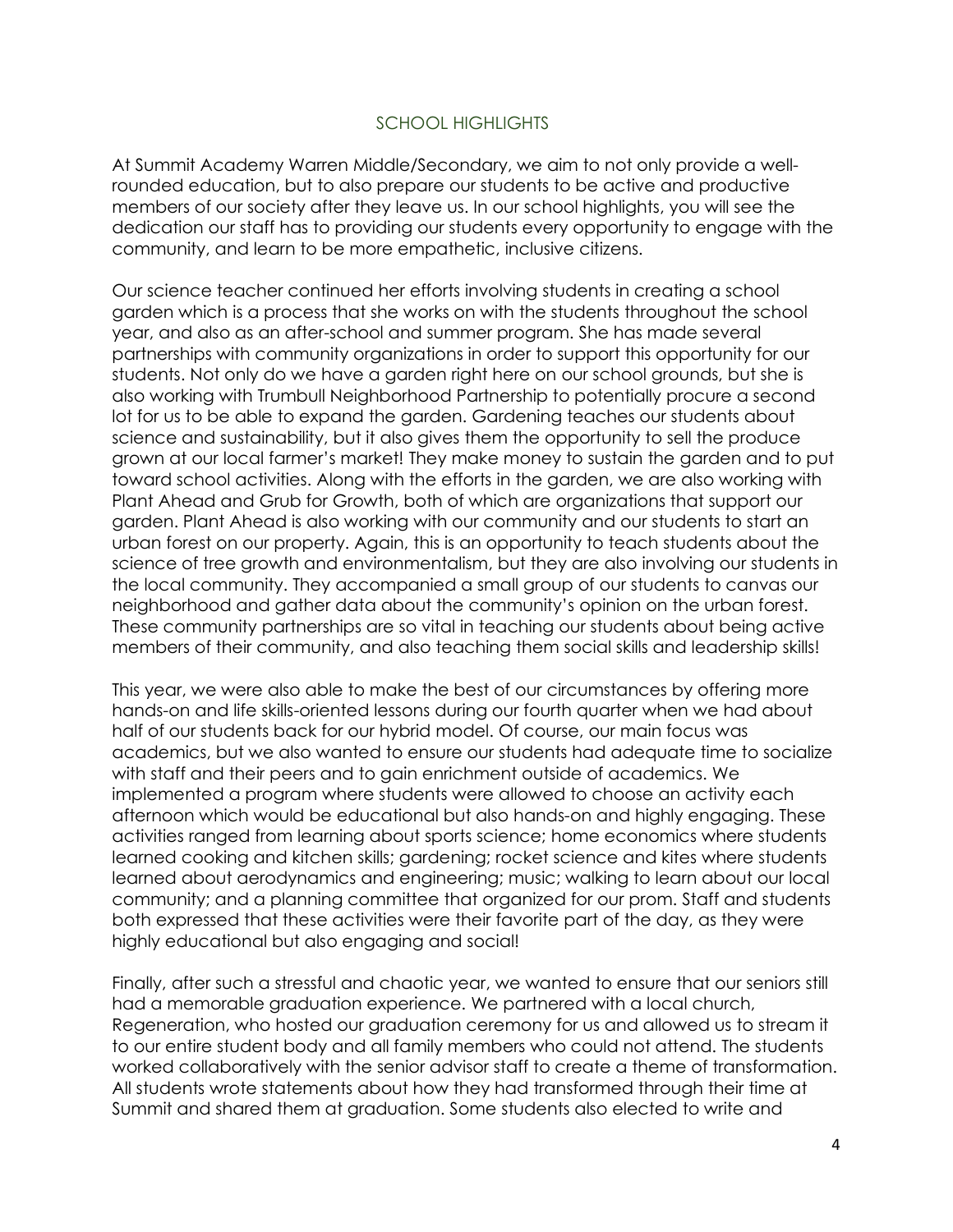deliver speeches elaborating on this. The entire ceremony culminated in a butterfly release for the students to drive the theme home. We are so proud of our seniors, not only for their personal transformations, but also for their perseverance through these unprecedented times, and because they all have such bright futures ahead of them. The seniors were also able to go on a Senior Trip to Kalahari in June, wrapping up their high school experience with a bang!



Summit Academy students getting ready to plant vegetables for our school garden program.



Class of 2021!



J.

Learning how to make scrambled eggs and bacon during our home economics activity.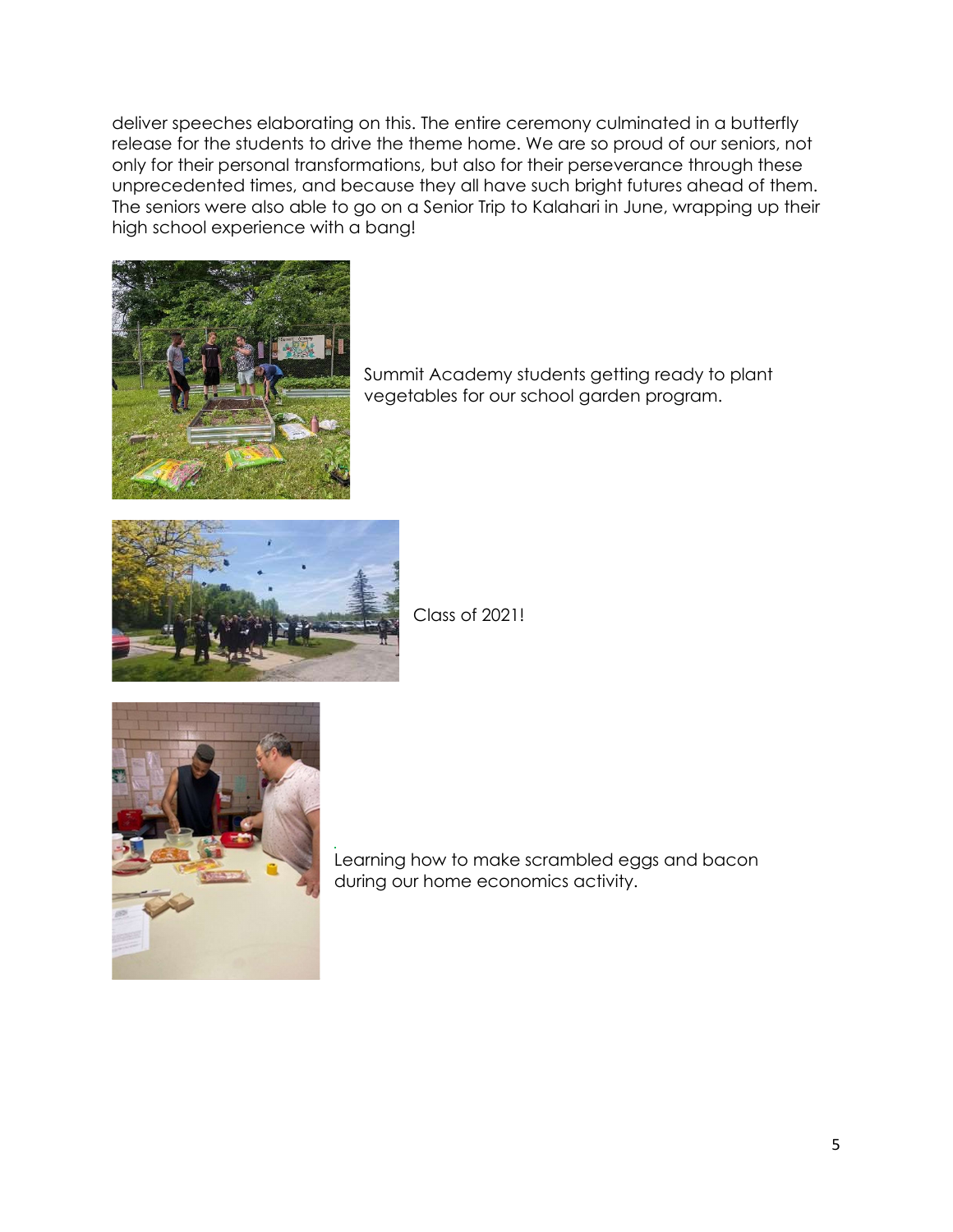

Senior Class trip to Kalahari!



Prom King-Daren McClimans Prom Queen-Alexis Mumford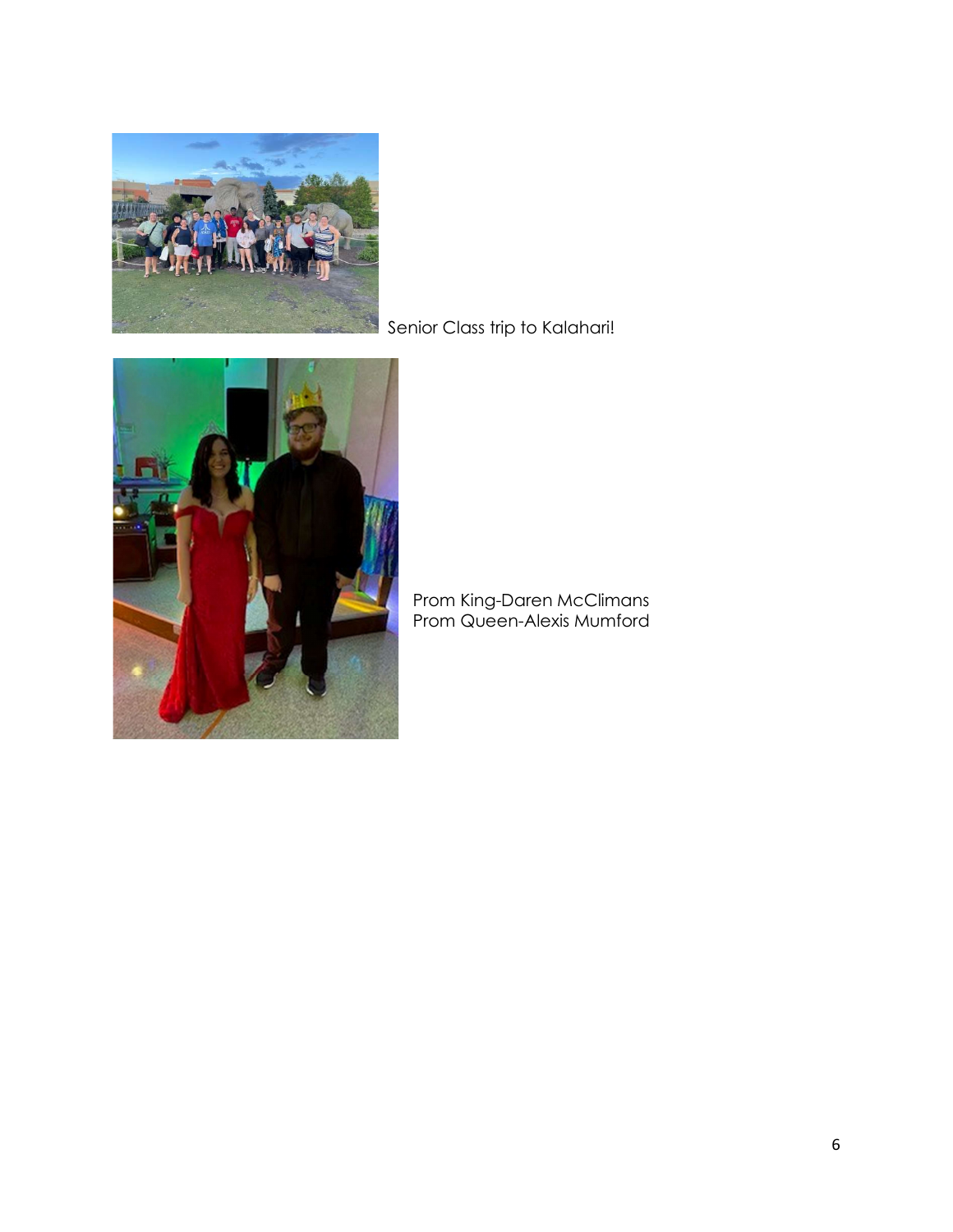#### SCHOOL DATA

IRN: 000616 AGE LEVELS SERVED: 12-20 HOURS OF INSTRUCTION: 7:10AM-2:05PM SCHOOL TYPE: Community School STUDENT POPULATION: 85 ATTENDANCE RATE: 78.5% SPONSOR: Educational Service Center of Lake Erie West

#### STUDENT DEMOGRAPHICS:

All of our students are considered "at-risk" of academic failure, due to the condition ADHD and /or Asperger's Disorder, which describes our target population.

#### SPECIFIC DEMOGRAPHIC DATA:

| <b>Black Non-Hispanic:</b>         | 14%   |
|------------------------------------|-------|
| Multiracial:                       | 12%   |
| White Non-Hispanic:                | 73.2% |
| <b>Students With Disabilities:</b> | 78.6% |
| Economically Disadvantaged:        | 100%  |

#### SCHOOL MISSION STATEMENT:

The Mission of Summit Academy Schools is to build hope, success, and well-being through education and advocacy for students with special needs.

#### BOARD MEMBERS:

| Joseph Gagliano | President      |
|-----------------|----------------|
| Amber Bodrick   | Vice President |
| Kendra Godiciu  |                |
| Nicole Forte    |                |
| Eric Jones      |                |

#### SCHOOL STAFF:

Jeremy Alford Teacher Carey Anderson-Keller Performance Coach Breanne Baldarelli **Teacher** Erin Bradley **Principal** Gail Button **Intervention Specialist** Pamela Cooper Food Server Vincent Elias Teacher Joshua Friedman Intervention Specialist Allison Garisto **Data Coach** Ricky George **Intervention Specialist** Susanne Griffiths Teacher O'Sha Jackson **Instructional Assistant** Tamara Johnson Teacher Brittan Kurtz Teacher

James Ihnat Lead Intervention Specialist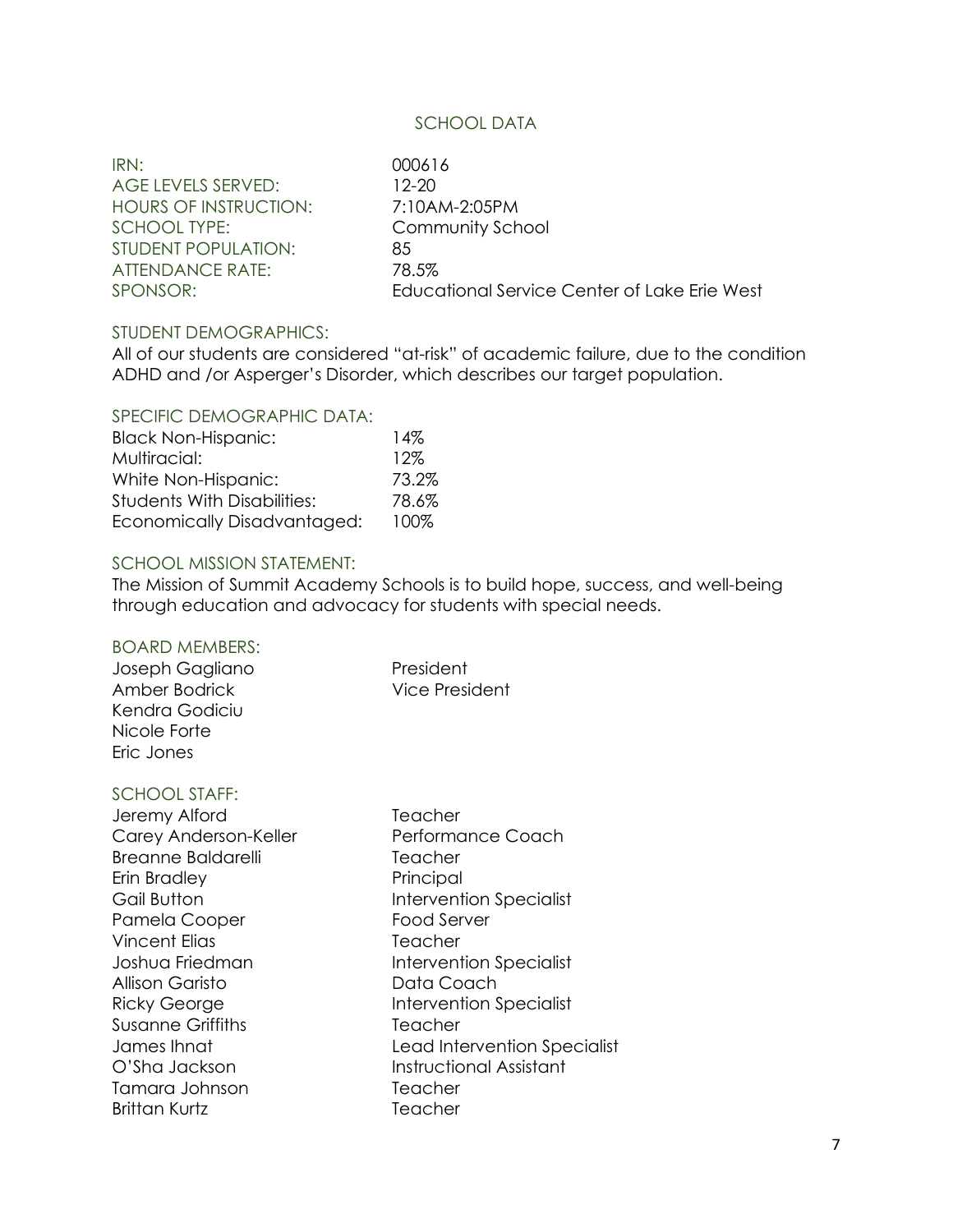- Lisa Shesko Lunch Server Daniel Stella Dean of Students Sara Thomas Teacher Melissa Weaver **IEP Coordinator** Aimee Wehmeyer Teacher Maria Winbush Behavior Specialist
- Bianca Matthews Martial Arts Instructor Samantha Musser **Administrative Assistant** Richard Wilkins **Intervention Specialist**

## SPONSOR STATEMENT ON COMPLIANCE:

The Educational Service Center of Lake Erie West (ESCLEW) served as sponsor for Summit Academy School for Alternative Learners – Warren Middle and Secondary during the 2020-2021 school year. ESCLEW monitored the school's academic and fiscal performance, as well as organization and operation of the school, and determined that the school was overall compliant.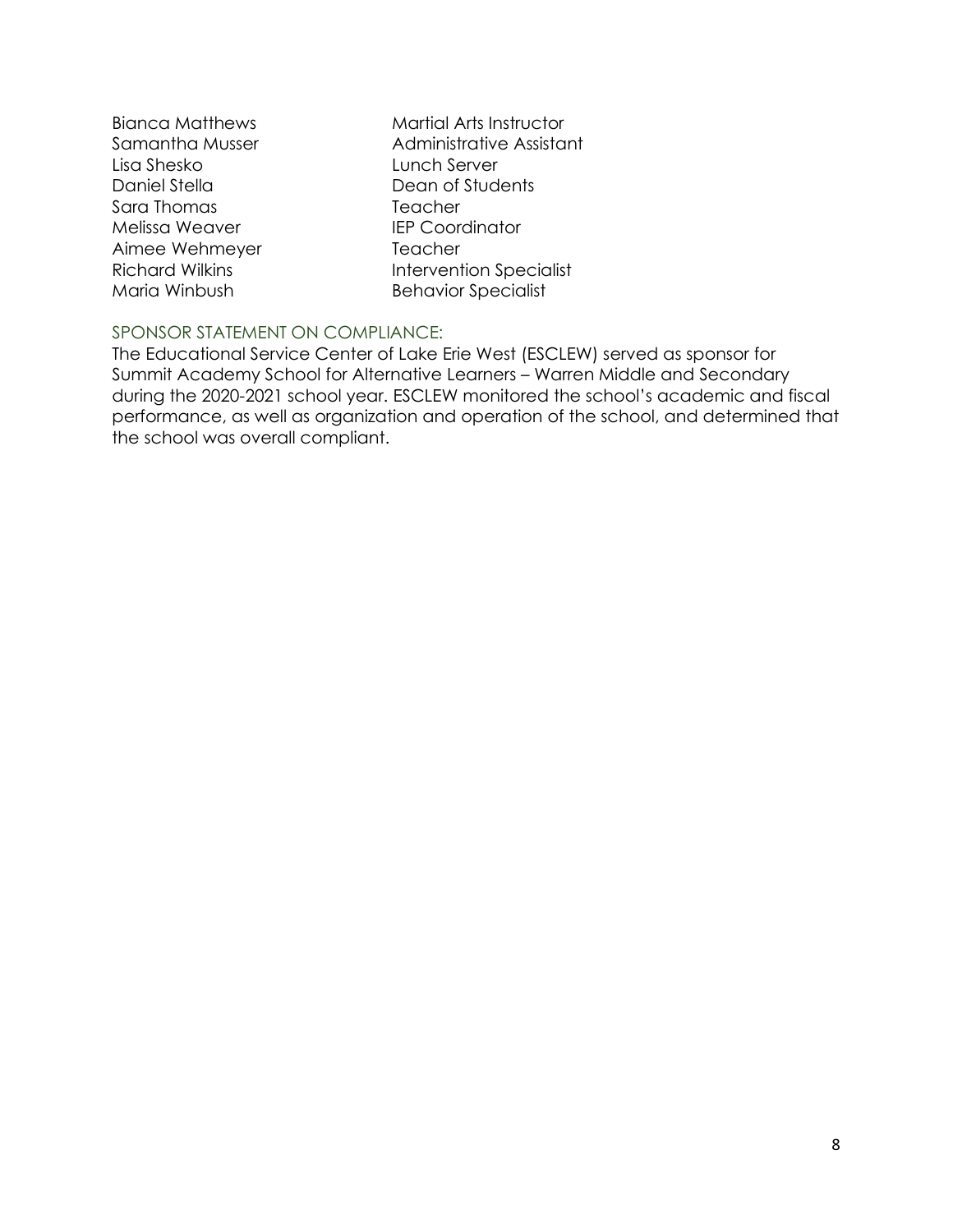### ACADEMIC PERFORMANCE

Every September, the Department of Education releases the "Local Report Card" for each school and district in Ohio. The Local Report Card measures how well students performed as measured by the state's performance standards. In addition, the School is also evaluated on school specific goals that are contained in the School's contract with its Sponsor.

Due to the COVID-19 pandemic, state testing was not performed for the 2020-2021 school year. This means the majority of the Local Report Card data for the school is not reported. This is also the case for the academic part of the contractual goals with the sponsor not being reportable.

Summit Academy schools' population is approximately 80% students with disabilities. There is a very wide distribution of skills within this identified subgroup. Two points to keep in mind as one analyzes this data is the small size of each of our groups of students being tested and the skewing effect of students in any group that are exceptionally high or low functioning.

#### LOCAL REPORT CARD PERFORMANCE (STATE STANDARDS)

The School's performance reflected on the Local Report Card (State Standards) includes the following components: Overall School Grade; Achievement; Progress; Gap Closing; Graduation Rate; Improving At-Risk K-3 Readers; and, Prepared for Success. An analysis of the school performance for each component follows.

## Overall School Grade

The State began reporting an overall school grade beginning with the 2017-2018 school year.

|                | 2017-2018 | 2018-2019 | 2019-2020 | 2020-2021 |
|----------------|-----------|-----------|-----------|-----------|
| Overall School |           |           | ΝR        | ΝR        |
| Grade          |           |           |           |           |

#### Achievement

The Achievement component represents the number of students who passed the state's proficiency tests and how the students performed on the tests. The Achievement Component is comprised of two measures; Performance Index and Indicators Met. The Performance Index measures the test results of every student. The Indictors Met measures the percent of students who have passed state tests. Tests are reported for each student if a grade in subject. The state standard is for a school to achieve an 80% passage rate.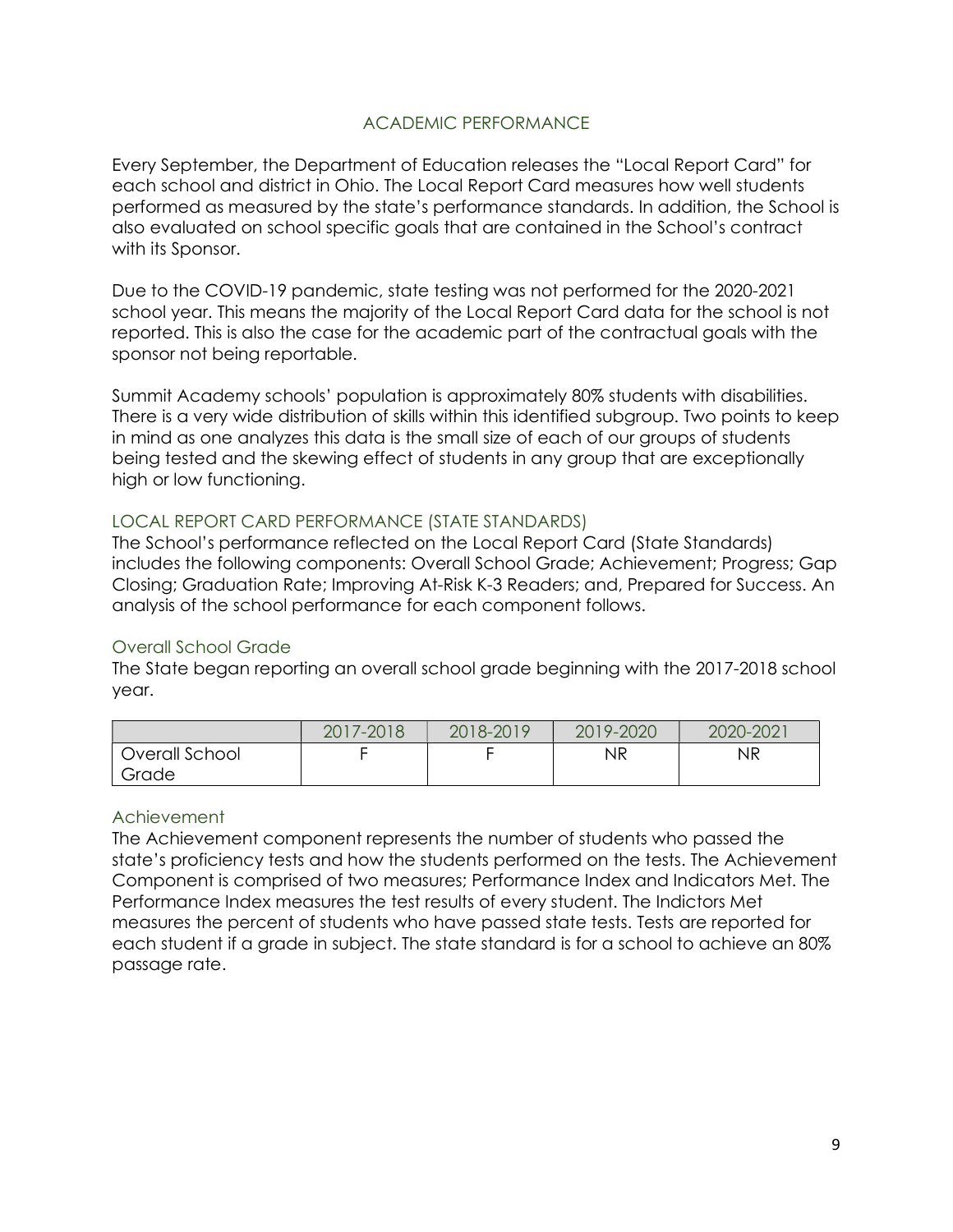| Achievement            | 2017-2018 | 2018-2019 | 2019-2020 | 2020-2021 |
|------------------------|-----------|-----------|-----------|-----------|
| <b>Component Grade</b> |           |           | ΝR        | ΝR        |
| Perform, Index         | 42.5/F    | 43.8/F    | NR.       | 46/NR     |
| (Pts./Grade)           |           |           |           |           |
| Indicators Met         | 0/F       | 16.7/F    | ΝR        | ΝR        |
| $(\% /$ Grade)         |           |           |           |           |

## Progress

The Progress component looks closely at the growth that all students are making based on their past performances and end-of-course exams. A rating of "C" indicates that students generally achieved a full year of growth during the prior school year. Ratings of A or B indicate students achieved more than a full-year of growth and ratings of D or F indicate students did not achieve a full-year of growth during the prior school year.

| Progress                                      | 2017-2018 | 2018-2019 | 2019-2020 | 2020-2021 |
|-----------------------------------------------|-----------|-----------|-----------|-----------|
| <b>Component Grade</b>                        | D         |           | NR        | NR        |
| Value Added<br>(Overall)                      | F         |           | <b>NR</b> | <b>NR</b> |
| Value Added<br>(Gifted)                       | <b>NR</b> | <b>NR</b> | <b>NR</b> | NR.       |
| Value Added<br>(Lowest 20% in<br>Achievement) | D         | F         | <b>NR</b> | <b>NR</b> |
| Students' w/<br><b>Disabilities</b>           | F         |           | <b>NR</b> | <b>NR</b> |

## Gap Closing

The Gap Closing component shows how well school are meeting performance expectations for the most vulnerable populations of students in English language arts, math, and graduation.

| <b>Gap Closing</b>     | 2017-2018 | 2018-2019 | 2019-2020 | 2020-2021 |
|------------------------|-----------|-----------|-----------|-----------|
| <b>Component Grade</b> |           |           |           | ΝR        |
| Annual Measurable      |           | 26.9      | ΝR        | ΝR        |
| Objectives (%)         |           |           |           |           |

## **Graduation**

The Graduation Rate component looks at the percent of students who are successfully finishing high school with a diploma in 4 or 5 years.

| Graduation      | 2017-2018 | 2018-2019 | 2019-2020 | 2020-202 |
|-----------------|-----------|-----------|-----------|----------|
| Component Grade |           |           | ΝR        | NR       |
| 4-Year Rate     | 63.2      | ΝC        | 86.       | 89.5%/NR |
| 5-Year Rate     | 70 7      | 76.5      | NC        | 86.7%/NR |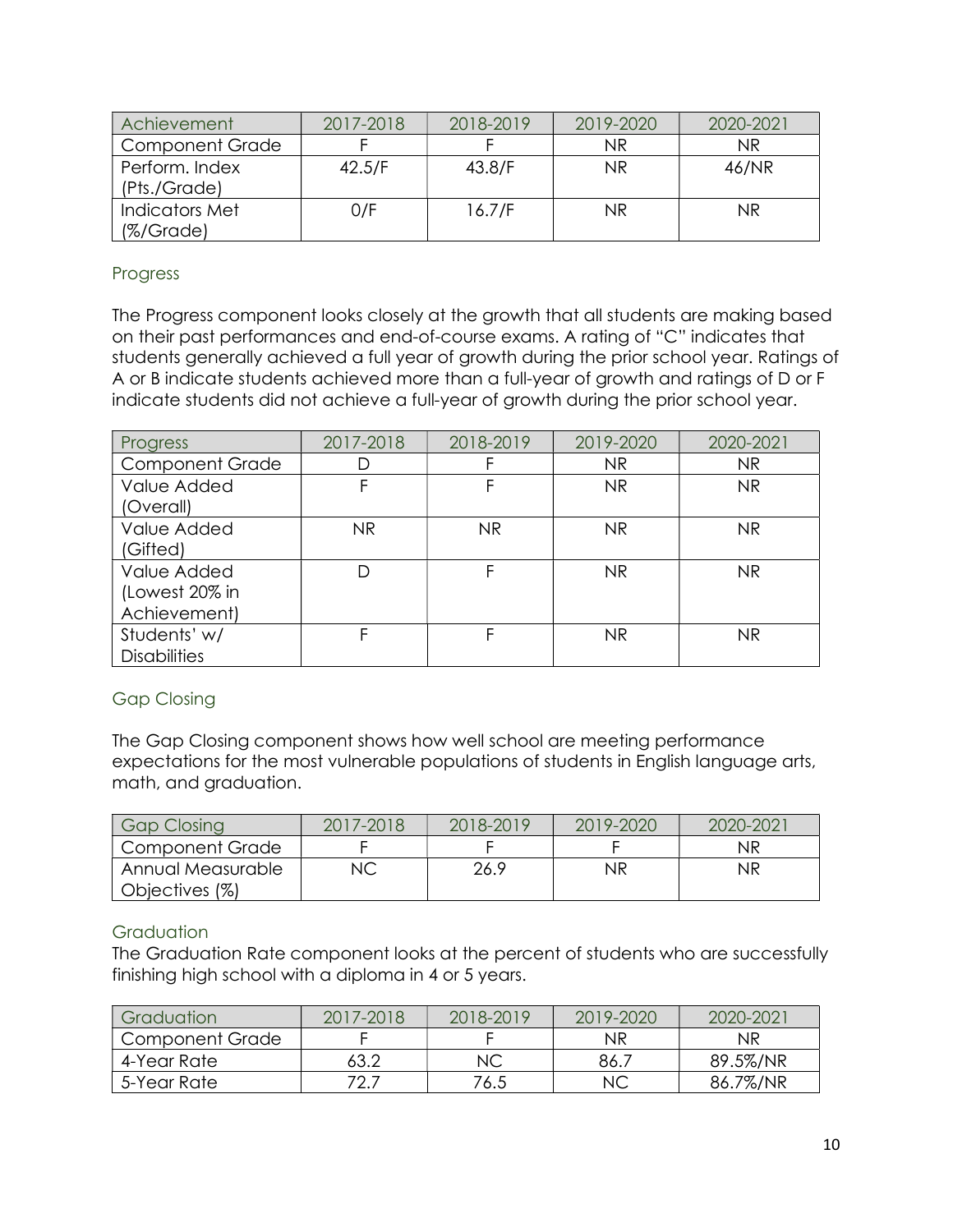#### Improving K-3 At-Risk Readers

The School does not serve Grades K-3.

#### Prepared for Success

The Prepared for Success component looks at how well-prepared Ohio's students are for all future opportunities by looking at the number of students earning remediation free scores on all or part of the ACT or SAT, earned an honors diploma, and/or earned industry credentials.

| Prepared for    | 2017-2018 | 2018-2019 | 2019-2020 | 2020-2021 |
|-----------------|-----------|-----------|-----------|-----------|
| <b>SUCCESS</b>  |           |           |           |           |
| Component Grade |           |           | NR        | ΝR        |

## Contractual Performance Goals

The School worked towards meeting Performance Accountability Framework goals (Contract Attachment 11.6) during the 2020-2021 school year. Per Ohio law, the 2020- 2021 School Report Card did not have overall grades or ratings. Therefore, we are unable to determine if we have met all of our contractual goals. The following chart provides the available information.

| Performance<br>Area             | Measure                                                                                              | 2020-2021 Goal                         | Results                                   |
|---------------------------------|------------------------------------------------------------------------------------------------------|----------------------------------------|-------------------------------------------|
| $A.1 -$ Chronic<br>Absenteeism  | Chronic<br>Absenteeism rate                                                                          | 43.6%                                  | 68.5%                                     |
| $A.2 -$<br>Performance<br>Index | Performance<br>index points                                                                          | 34                                     | 46.0                                      |
| $A.3$ – Indicators<br>Met       | Total number of<br>proficiency level<br>indicators met<br>and 1 targeted<br>grade or content<br>area | $1/12$ (2% increase in<br>ELA overall) | 0/0                                       |
| A.4 - Progress                  | Overall letter<br>grade, overall<br>percentage,<br>growth<br>percentage for 1<br>measure             | SWD: -2.07                             | <b>NR</b>                                 |
| $A.5 - Gap$<br>Closing          | Component<br>Score, 1 Targeted<br>Area                                                               | AMO: 55%                               | N <sub>R</sub>                            |
| $A.6 -$<br>Graduation<br>Rate   | Overall<br>component<br>grade, Overall<br>component<br>percentage                                    | 4-Year: 73.2% or,<br>5-Year: 84.2%     | 4-Year 89.5%<br><b>OR</b><br>5-Year 86.7% |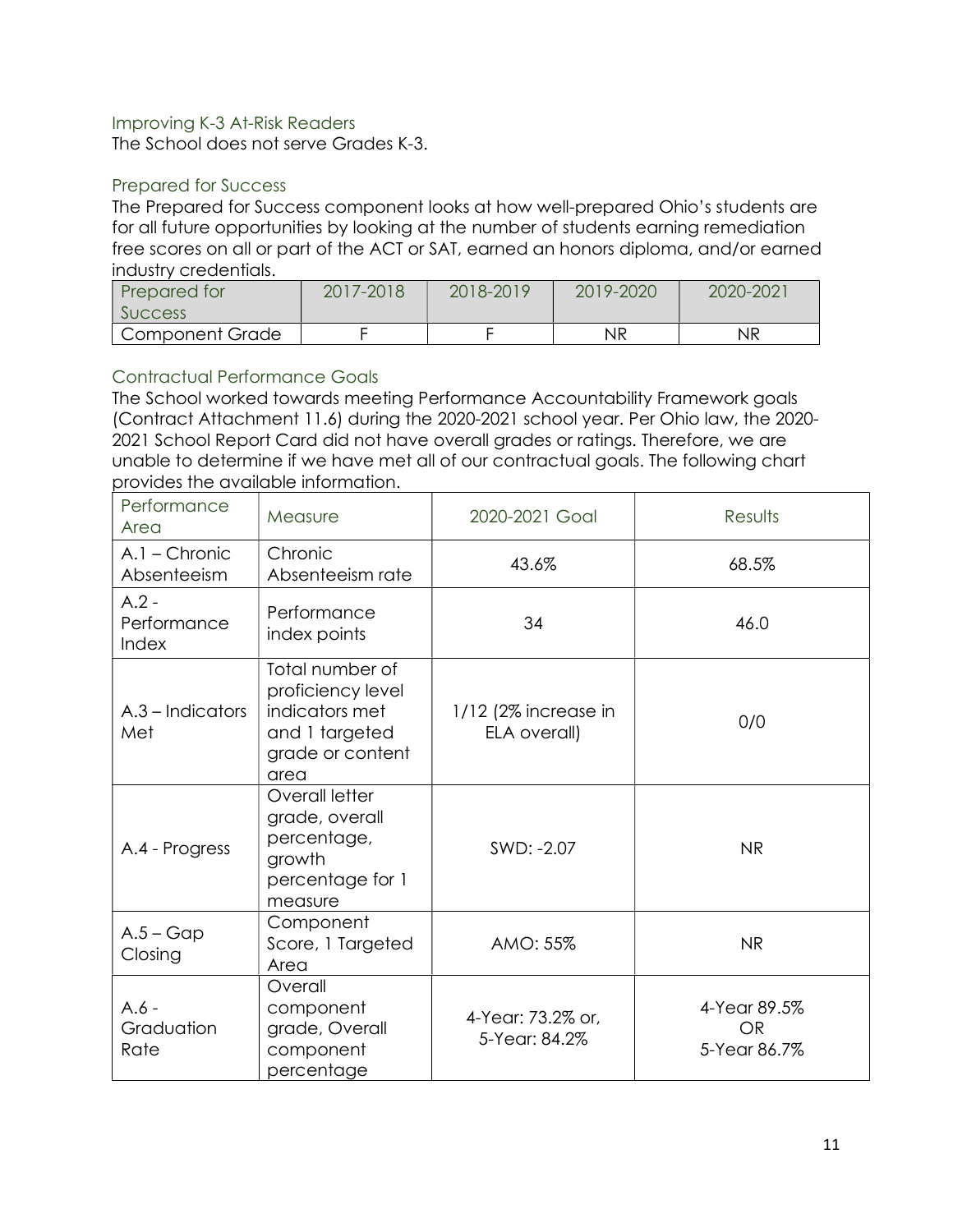| A.7 - Improving<br>at-risk K-3<br><b>Readers</b>               | Component<br>Grade,<br>Percentage of<br>students moving<br>from not on-track<br>to on-track.              | <b>NA</b>                                                                                                                                                                                                                                                                                                                        | <b>NA</b>                                                                                                                                                                                                                                                                                                                                                                                        |
|----------------------------------------------------------------|-----------------------------------------------------------------------------------------------------------|----------------------------------------------------------------------------------------------------------------------------------------------------------------------------------------------------------------------------------------------------------------------------------------------------------------------------------|--------------------------------------------------------------------------------------------------------------------------------------------------------------------------------------------------------------------------------------------------------------------------------------------------------------------------------------------------------------------------------------------------|
| A.8 - Prepared<br>for Success                                  | Component<br>grade and<br>percentage of<br>students<br>participating<br>across all six<br>measured areas. | .25%                                                                                                                                                                                                                                                                                                                             | 1 student Remediation<br>Free ACT $(1/14 = .07\%)$                                                                                                                                                                                                                                                                                                                                               |
| $A.9 - Other$<br>Academic<br>Measure                           | Renaissance Star<br>assessment data                                                                       | Renaissance Star<br>Assessments Average<br>Median (Both ELA &<br>Math) 40                                                                                                                                                                                                                                                        | Renaissance Star<br>Assessments Average<br>Median (Both ELA &<br>Math) 40.5                                                                                                                                                                                                                                                                                                                      |
| $A.10 - Other$<br>Academic<br>Measure-<br>Specific<br>Subgroup | Renaissance Star<br>assessment<br>specific subgroup<br>data                                               | Renaissance Star<br>Assessments Average<br>Median (Both ELA &<br>Math) 40 for<br>Economically<br>Disadvantaged                                                                                                                                                                                                                   | Renaissance Star<br>Assessments Average<br>Median (Both ELA &<br>Math) Economically<br>Disadvantaged 40.5                                                                                                                                                                                                                                                                                        |
| $A.11 -$<br>Comparative<br>Goal                                | 2 Similar schools<br>comparable LRC<br>data                                                               | Warren Academy<br><b>School for Alternative</b><br>Learners Warren will<br>perform higher or<br>equal to East High<br>School in either 4- or<br>5-year graduation<br>rate.<br>Warren Academy<br>School for Alternative<br>Learners Warren will<br>perform higher than<br>or equal to River Gate<br>High School in<br>performance | Summit Academy School<br>for Alternative Learners<br><b>Warren-Performance</b><br>Index: 46.0<br><b>Graduation Rate:</b><br>4-Year: 89.5% 5-Year:<br>86.7%<br>East High School -<br>Performance Index: 28.0<br><b>Graduation Rate:</b><br>4-Year: 84.7% 5-Year:<br>86.0%<br>River Gate High School-<br>Performance Index: Not<br><b>Rated Graduation Rate:</b><br>4-Year: 19.6% 5-Year:<br>15.7% |
| NA.1 - Mission<br><b>Specific Goal</b>                         | Mission specific<br>performance<br>measures and<br>targets                                                | Summit Academy<br>Warren will have 100%<br>of students utilizing<br>Thrively at least<br>quarterly as a tool for<br>career readiness.                                                                                                                                                                                            | 100% of students utilized<br>Thrively at least quarterly                                                                                                                                                                                                                                                                                                                                         |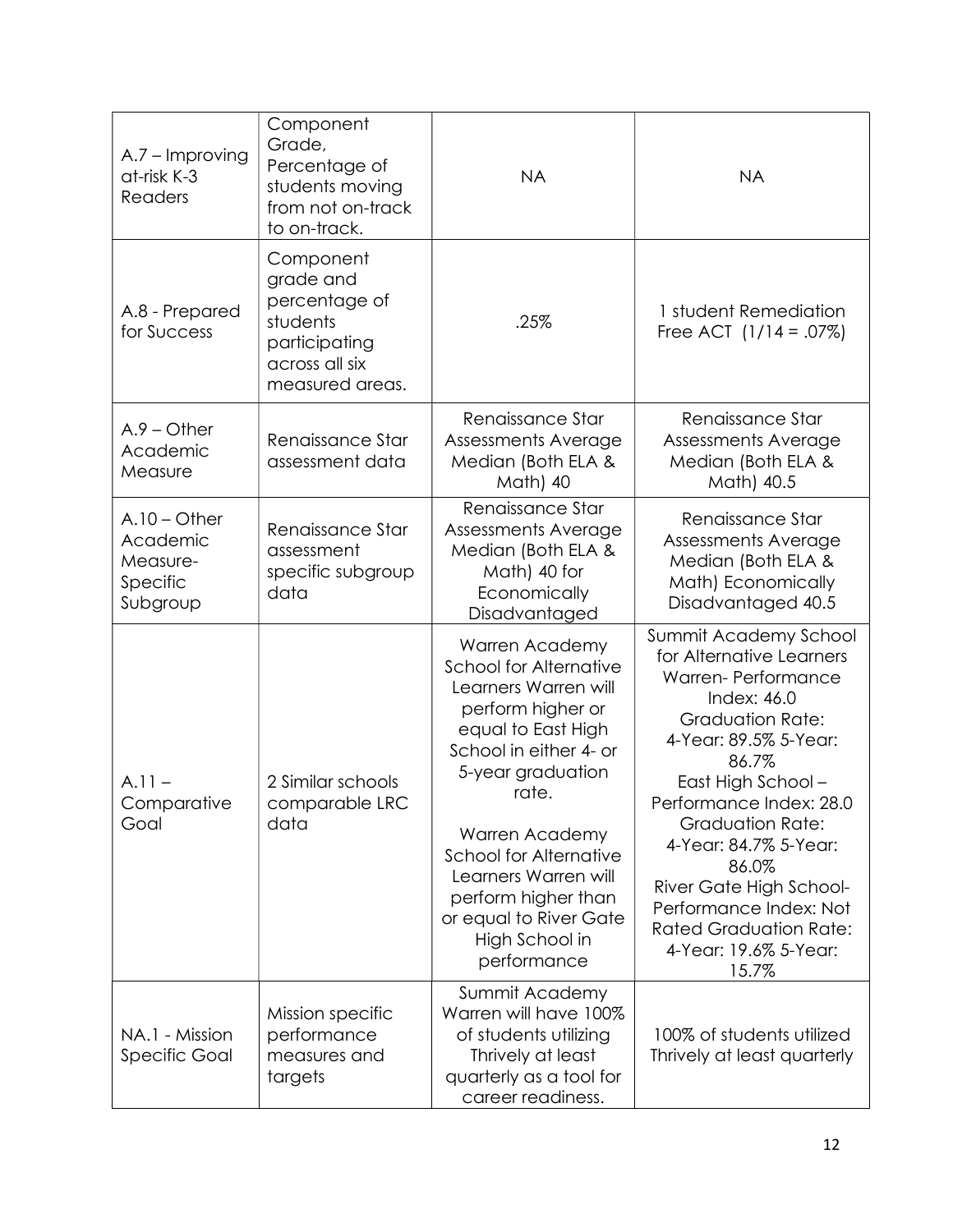| NA. 2 - Parent<br>Satisfaction                            | Feedback from<br>parents/caregivers                                                                                                 | Given questions on an<br>annual survey,<br>parents will respond<br>90% of time. The BLT<br>will discuss the results<br>each month and<br>implement feedback<br>where possible.                                                                                                                 | On quarterly surveys,<br>parents responded 100%<br>of the time. The BLT<br>utilized this feedback to<br>back decisions for the<br>building.                                               |
|-----------------------------------------------------------|-------------------------------------------------------------------------------------------------------------------------------------|------------------------------------------------------------------------------------------------------------------------------------------------------------------------------------------------------------------------------------------------------------------------------------------------|-------------------------------------------------------------------------------------------------------------------------------------------------------------------------------------------|
| <b>NA.3 -</b><br>Governing<br><b>Board</b><br>Performance | The ability of the<br>members and/or<br>combined entity in<br>increasing the<br>efficiency and/or<br>effectiveness of<br>the board. | At least one board<br>member will be<br>interviewed by a<br>student as part of<br>their career readiness<br>program or will<br>otherwise participate<br>in a career readiness<br>activity with students.<br>At least one board<br>member will<br>participate in our<br>graduation<br>ceremony. | Our board president<br>hosted a round table talk<br>with our seniors discussing<br>career readiness and<br>post-secondary goals.<br>Our board president<br>participated in<br>graduation. |
| <b>NA.4-</b><br>Organizational/<br>Operational            | On-Time and<br>Accuracy<br>Percentages of<br>compliance                                                                             | ON-TIME % - 97<br>ACCURACY % - 97                                                                                                                                                                                                                                                              | On-time - 100%<br>Accuracy - 99%                                                                                                                                                          |
| $NA.5 -$<br>Financial<br>Performance                      | Audits, debt<br>reduction, or the<br>submission of<br>accurate and on-<br>time financials into<br>Epicenter                         | Clean annual audit.                                                                                                                                                                                                                                                                            | Audit is currently in<br>progress                                                                                                                                                         |
| NA.6 - Financial<br>Sustainability                        | <b>Student Enrollment</b>                                                                                                           | 72                                                                                                                                                                                                                                                                                             | 85                                                                                                                                                                                        |
| NA.7 - Student<br><b>Discipline</b>                       | Decreasing the<br>number of out-of-<br>school suspensions                                                                           | 35 total suspensions in<br>Grades 8-12                                                                                                                                                                                                                                                         | 1 total suspension in<br>Grades 8-12                                                                                                                                                      |